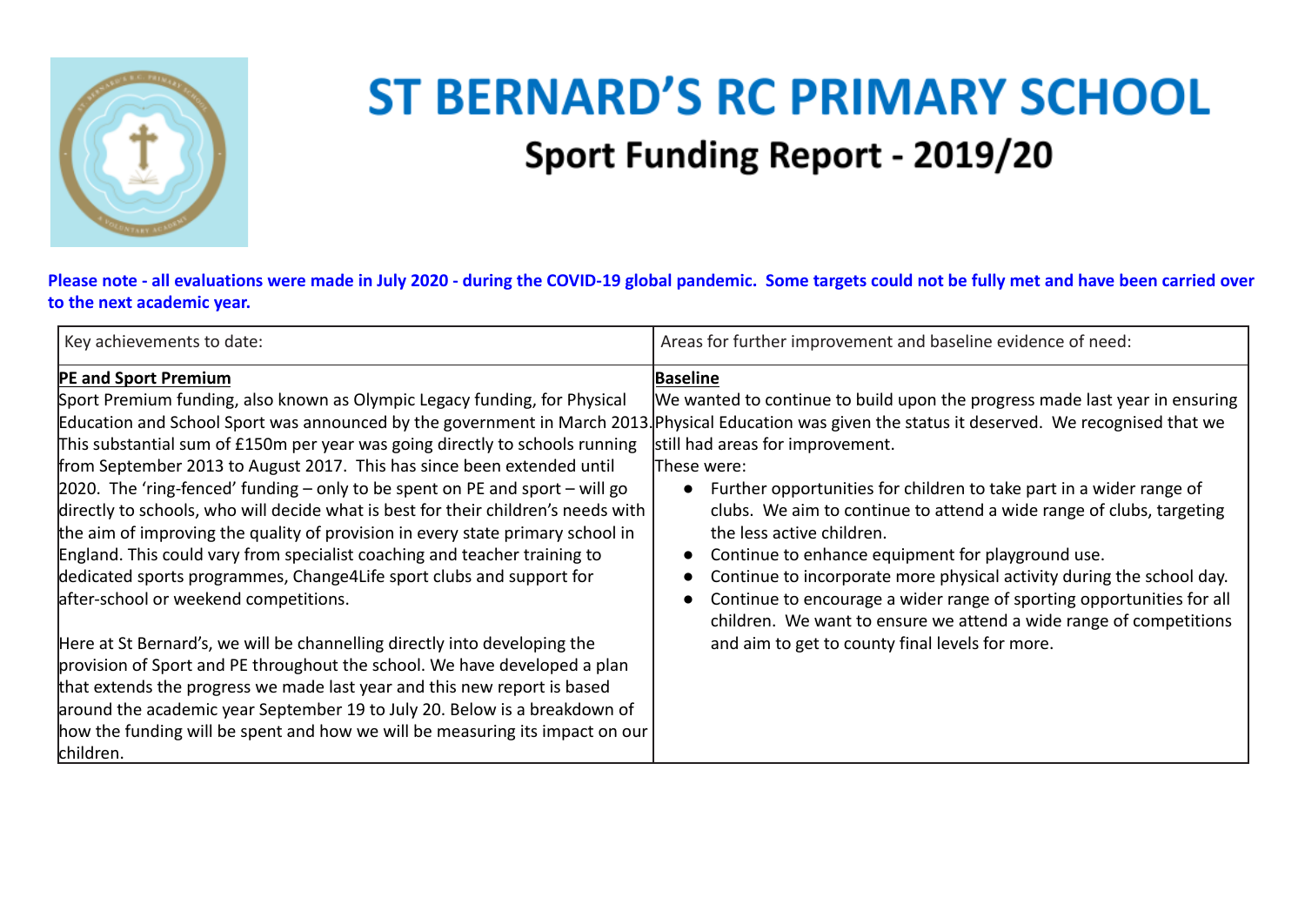| Meeting national curriculum requirements for swimming and water safety                                                                                                                                                         | Please complete all of the below: |
|--------------------------------------------------------------------------------------------------------------------------------------------------------------------------------------------------------------------------------|-----------------------------------|
| What percentage of your Year 6 pupils could swim competently, confidently and proficiently over a distance<br>of at least 25 metres when they left your primary school at the end of last academic year?                       | 76%                               |
| What percentage of your Year 6 pupils could use a range of strokes effectively [for example, front crawl,<br>backstroke and breaststroke] when they left your primary school at the end of last academic year?                 | 65%                               |
| What percentage of your Year 6 pupils could perform safe self-rescue in different water-based situations<br>when they left your primary school at the end of last academic year?                                               | 65%                               |
| Schools can choose to use the Primary PE and Sport Premium to provide additional provision for swimming<br>but this must be for activity over and above the national curriculum requirements. Have you used it in this<br>way? | <b>Yes</b>                        |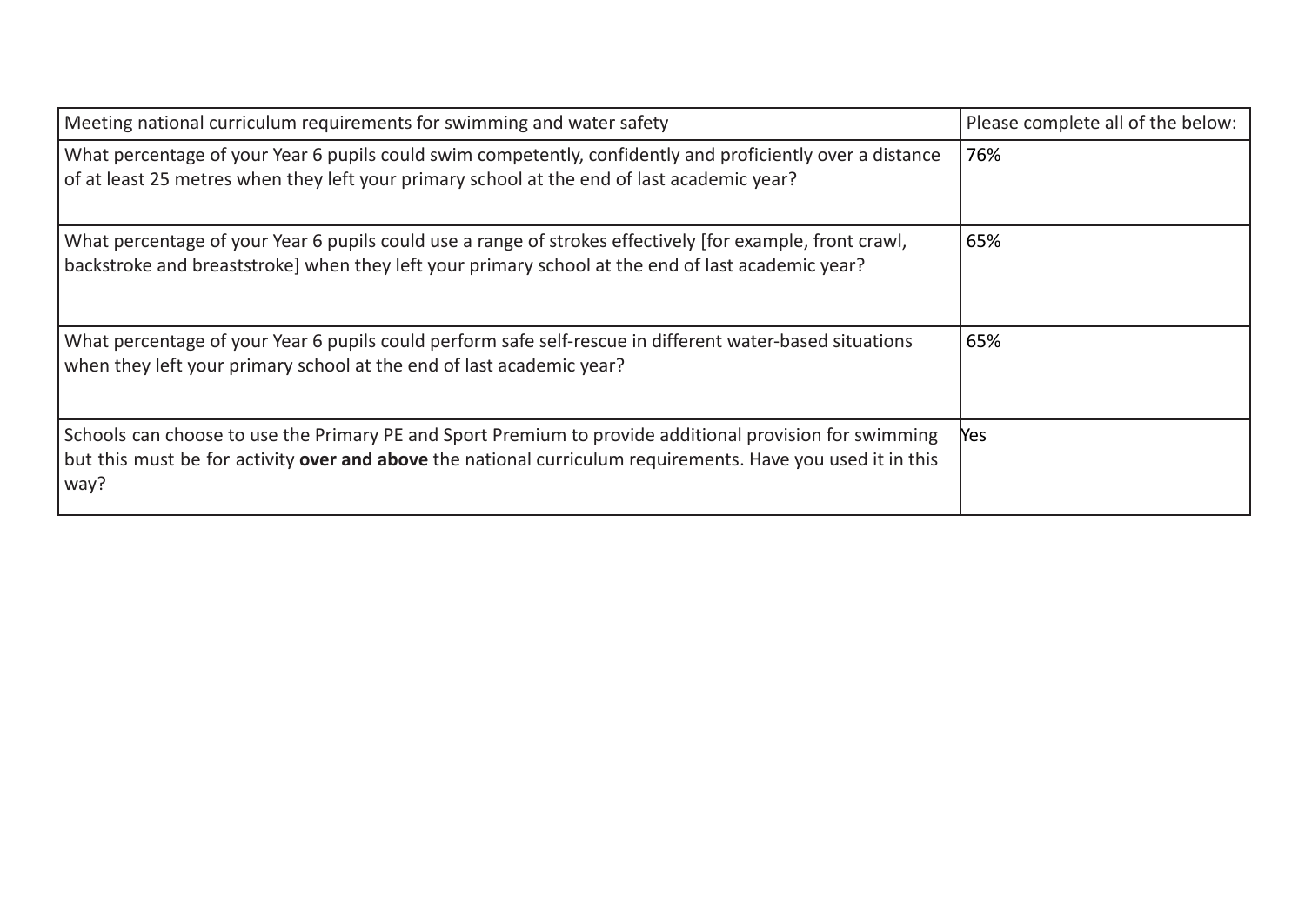## **Action Plan and Budget Tracking**

Capture your intended annual spend against the 5 key indicators. Clarify the success criteria and evidence of impact that you intend to measure to evaluate for students today and for the

| Academic Year: 2019/20                                                                                                                                  | Total fund allocated: £17 580                                                                                                                                                                                                                                                                                            | Date Updated: September 2019          |                                                                                                                                                                                                                                                                                                                                    |                                                                                                                                                                     |
|---------------------------------------------------------------------------------------------------------------------------------------------------------|--------------------------------------------------------------------------------------------------------------------------------------------------------------------------------------------------------------------------------------------------------------------------------------------------------------------------|---------------------------------------|------------------------------------------------------------------------------------------------------------------------------------------------------------------------------------------------------------------------------------------------------------------------------------------------------------------------------------|---------------------------------------------------------------------------------------------------------------------------------------------------------------------|
| Key indicator 1: The engagement of all pupils in regular physical activity - Chief Medical Officer guidelines recommend that                            |                                                                                                                                                                                                                                                                                                                          |                                       | Percentage of total allocation:                                                                                                                                                                                                                                                                                                    |                                                                                                                                                                     |
| primary school children undertake at least 30 minutes of physical activity a day in school                                                              |                                                                                                                                                                                                                                                                                                                          |                                       |                                                                                                                                                                                                                                                                                                                                    | 37.8%                                                                                                                                                               |
| School focus with clarity on<br>intended impact on pupils:                                                                                              | Actions to achieve:                                                                                                                                                                                                                                                                                                      | Funding<br>allocated:                 | Evidence and impact:                                                                                                                                                                                                                                                                                                               | Sustainability and suggested<br>next steps:                                                                                                                         |
| Children to engage in physical<br>$\bullet$<br>activity through a variety of<br>curriculum subjects.<br>Encourage children to lead<br>these activities. | Staff meeting time allocated<br>$\bullet$<br>to recap the programme.<br>Planning time given to<br>ensure it is embedded within<br>cross curricular planning.<br>Planning time for sports<br>leaders.                                                                                                                     | £645                                  | A staff meeting was held in the<br>Autumn term 2019.<br>Planning time was given for staff<br>and then students.<br>Staff and students are more<br>confident in leading active<br>lessons across the curriculum.                                                                                                                    | To recap on this for all staff,<br>new staff and pupils and how to<br>continue to develop this as we<br>get back to school after the<br>COVID - 19 global pandemic. |
| A commitment for training<br>Playground Leaders to enable<br>to increase the amount of<br>activity offered at playtime<br>and lunchtime.                | Weekly after school training<br>sessions provided for<br>playground leaders from<br>Years 4, 5 and 6 to build on<br>the skills for them to deliver<br>playground games.<br>Weekly after school training<br>sessions provided for KS1<br>playground leaders.<br>Termly meetings with the PE<br>leader, Playground Leaders | £2000 for<br>playground<br>equipment. | Training took place in Autumn<br>lterm 2019.<br>18 children from years 4, 5 and 6<br>were trained to manage and<br>deliver playground games.<br>10 children from year 2 were<br>trained to manage and deliver<br>playground games.<br>This enabled a lot more activity<br>to be delivered on the<br>playground and break and lunch | To recap on this for all staff,<br>new staff and pupils and how to<br>continue to develop this as we<br>get back to school after the<br>COVID - 19 global pandemic. |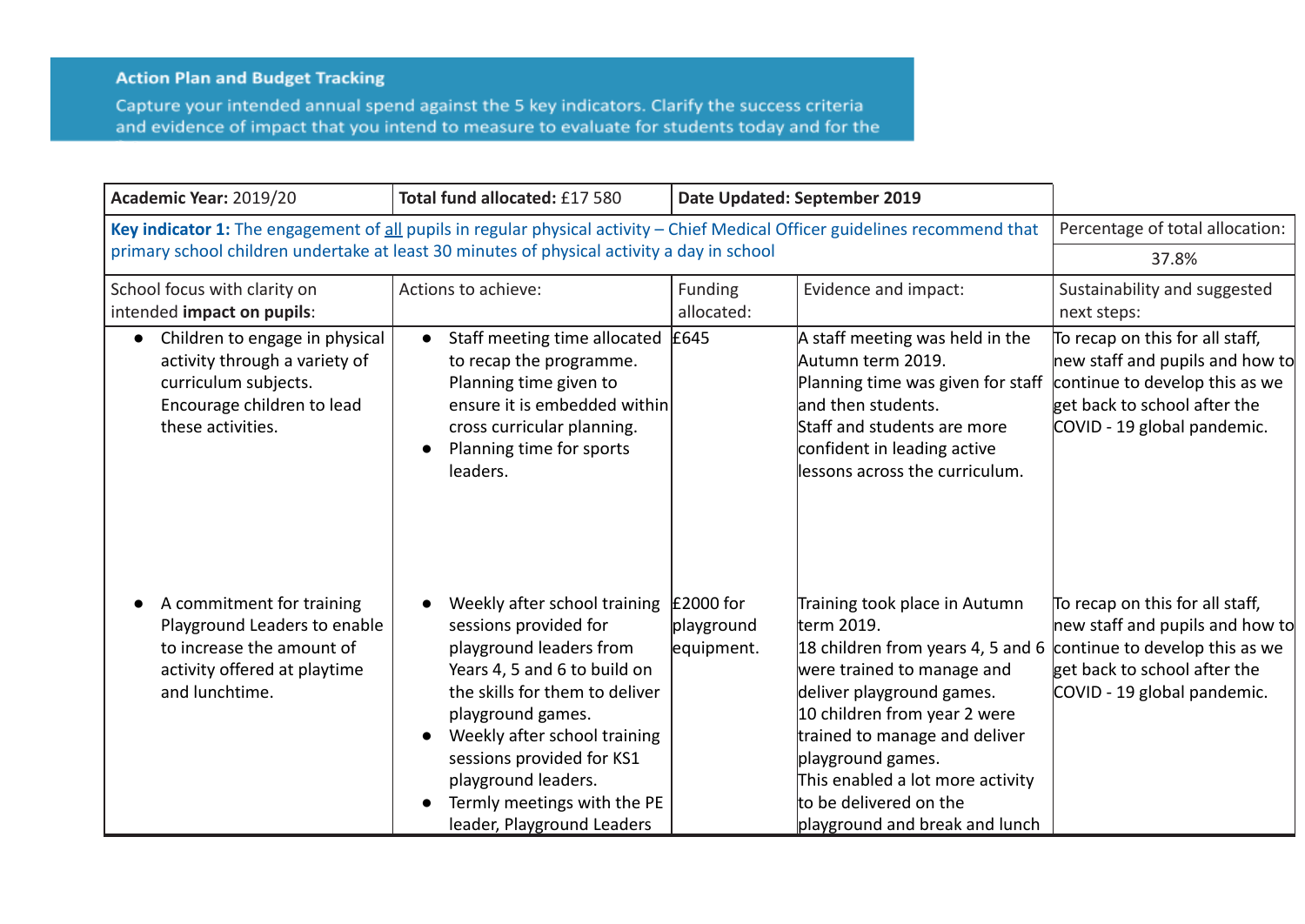|                                                          | and Learning Coaches to<br>work on any targets for the<br>programme.<br>PE leader to observe the<br>$\bullet$<br>Playground Leaders working<br>with the other children.                                                                                                                                                                           |       | times.                                                                                                                                                                           |                                                                                                                                                                                                    |
|----------------------------------------------------------|---------------------------------------------------------------------------------------------------------------------------------------------------------------------------------------------------------------------------------------------------------------------------------------------------------------------------------------------------|-------|----------------------------------------------------------------------------------------------------------------------------------------------------------------------------------|----------------------------------------------------------------------------------------------------------------------------------------------------------------------------------------------------|
| Swimming lessons for children<br>in Years 3, 4, and 5.   | Links made with Ellesmere<br>Port Sports Village for the<br>children to attend swimming<br>lessons for a term.<br>Booster sessions offered for<br>any children in Year 6 who<br>can not swim 25 metres.<br>Time to meet with PE leader<br>and class teachers to assess<br>children's swimming ability<br>and work on next step where<br>required. | £1000 | Year 5 attended.<br>Year 4 attended for half of their<br>planned sessions.<br>Year 3 did not attend due to<br>COVID-19.<br>Booster sessions could not<br>happen due to COVID-19. | £1000 carried over to the<br>academic year 2020 - 2021.                                                                                                                                            |
| An investment in new and<br>up-to-date sports equipment. | Continue to launch new<br>sports on a termly basis<br>through a whole school<br>inter-class sports<br>competition.                                                                                                                                                                                                                                | £3000 | Inter School sports competitions<br>were held in October 2019 and<br>February 2020.<br>The whole school experienced<br>Boccia events and badminton<br>events.                    | To continue to develop boccia<br>and badminton in PE lessons<br>and to launch some new sports<br>for inter-class competitions as<br>we get back to school after the<br>COVID - 19 global pandemic. |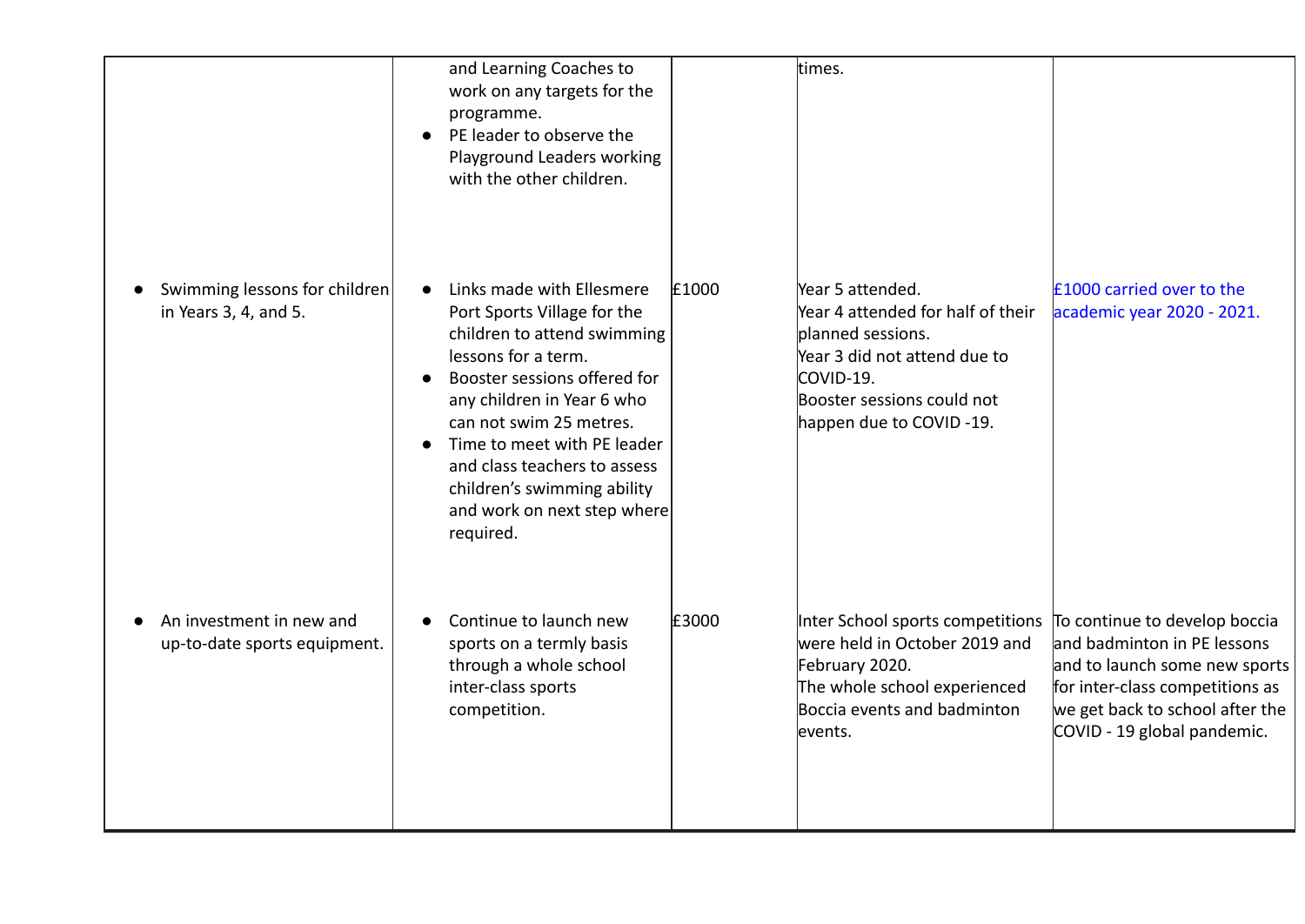| Key indicator 2: The profile of PE and sport being raised across the school as a tool for whole school improvement                |                                                                                                                                                                                                                                                                                                                                     |                       |                                                                                                                                                                                               | Percentage of total allocation:                                                                                                                                                                                               |
|-----------------------------------------------------------------------------------------------------------------------------------|-------------------------------------------------------------------------------------------------------------------------------------------------------------------------------------------------------------------------------------------------------------------------------------------------------------------------------------|-----------------------|-----------------------------------------------------------------------------------------------------------------------------------------------------------------------------------------------|-------------------------------------------------------------------------------------------------------------------------------------------------------------------------------------------------------------------------------|
|                                                                                                                                   | 12.5%                                                                                                                                                                                                                                                                                                                               |                       |                                                                                                                                                                                               |                                                                                                                                                                                                                               |
| School focus with clarity on<br>intended impact on pupils:                                                                        | Actions to achieve:                                                                                                                                                                                                                                                                                                                 | Funding<br>allocated: | Evidence and impact:                                                                                                                                                                          | Sustainability and suggested<br>next steps:                                                                                                                                                                                   |
| To increase the profile of PE,<br>sport and healthy living<br>through a Health and<br>Well-being week across the<br>whole school. | Whole-staff planning<br>meeting to generate ideas<br>for the Health and Wellbeing<br>week.<br>Funding for specialist sports<br>coaches to come into school.<br>A week off timetable to give<br>children the opportunity to<br>engage in a wide range of<br>sports.<br>Have a whole school focus<br>on mindfulness and<br>wellbeing. | £2000                 | Held virtually during June 2020.<br>Sports activities shared with<br>families.<br>This gave children the<br>opportunity to be active with<br>their families at home.                          | To recap on this for all staff,<br>new staff and pupils and how to<br>continue to develop this as we<br>get back to school after the<br>COVID - 19 global pandemic.<br>£800 carried over to the<br>academic year 2020 - 2021. |
| To engage children in<br>competitions through<br>inter-class sport days.                                                          | Children to take part in class $\vert$ £200<br>and inter-class competitions<br>in a wide range of school<br>sports.<br>Winning teams to be<br>presented in assembly.<br>A whole day even per term.<br>Encourage sports leaders to<br>plan the events.                                                                               |                       | Inter School sports competitions To continue to develop boccia<br>lwere held in October 2019 and<br>February 2020.<br>The whole school experienced<br>Boccia events and badminton<br>levents. | land badminton in PE lessons<br>and to launch some new sports<br>for inter-class competitions as<br>we get back to school after the<br>COVID - 19 global pandemic.                                                            |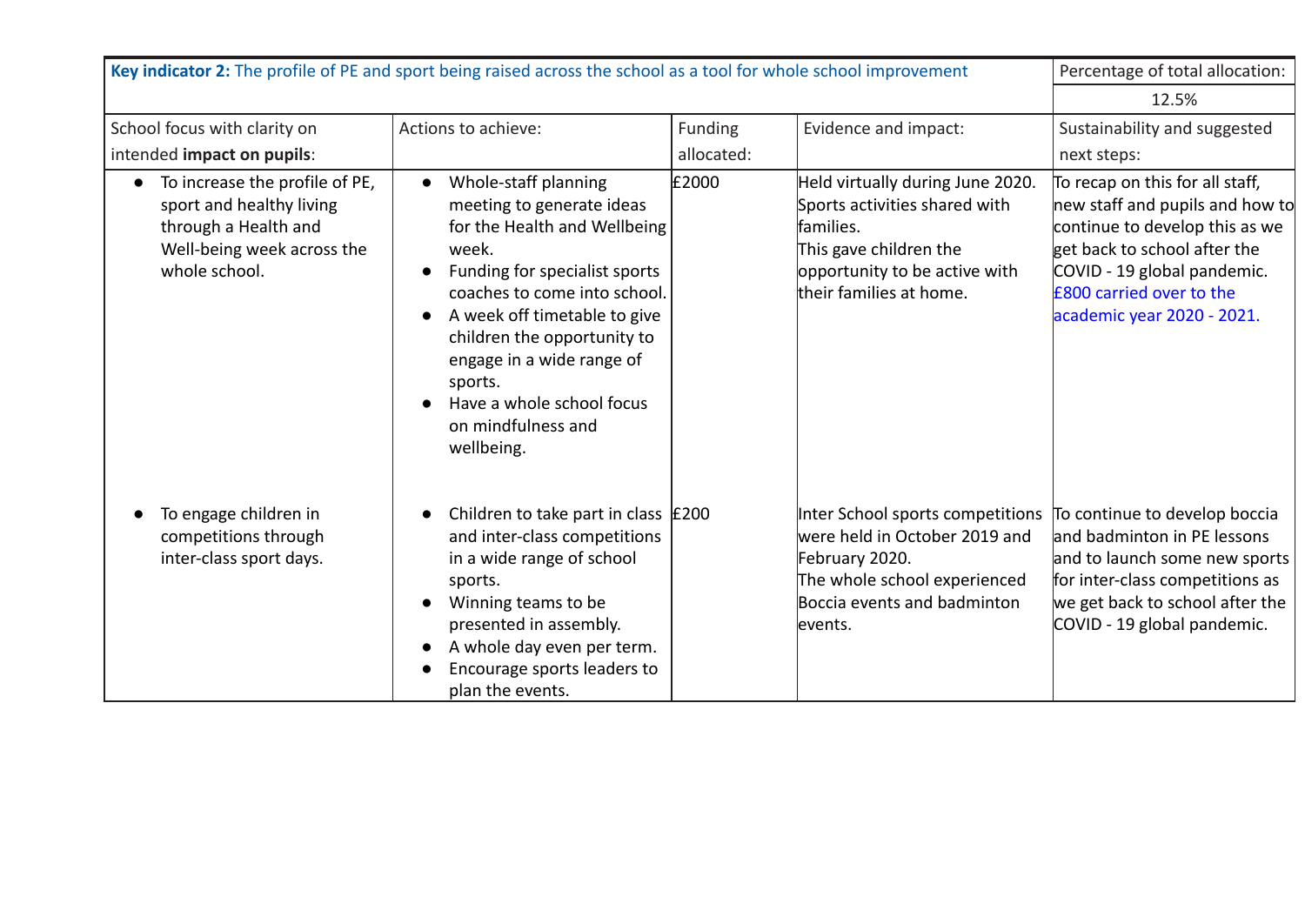| Key indicator 3: Increased confidence, knowledge and skills of all staff in teaching PE and sport                                 |                                                                                                                                                                                                                                                                                                                                                                                                                                                                                                                                                                                                                                                                                                                                                                                                                                                |                                                                                                     | Percentage of total allocation:                                                                                                                                                                                                                                                                              |                                                                                                                                                                                                                            |
|-----------------------------------------------------------------------------------------------------------------------------------|------------------------------------------------------------------------------------------------------------------------------------------------------------------------------------------------------------------------------------------------------------------------------------------------------------------------------------------------------------------------------------------------------------------------------------------------------------------------------------------------------------------------------------------------------------------------------------------------------------------------------------------------------------------------------------------------------------------------------------------------------------------------------------------------------------------------------------------------|-----------------------------------------------------------------------------------------------------|--------------------------------------------------------------------------------------------------------------------------------------------------------------------------------------------------------------------------------------------------------------------------------------------------------------|----------------------------------------------------------------------------------------------------------------------------------------------------------------------------------------------------------------------------|
|                                                                                                                                   |                                                                                                                                                                                                                                                                                                                                                                                                                                                                                                                                                                                                                                                                                                                                                                                                                                                |                                                                                                     |                                                                                                                                                                                                                                                                                                              | 21.3%                                                                                                                                                                                                                      |
| School focus with clarity on intended Actions to achieve:<br>impact on pupils:                                                    |                                                                                                                                                                                                                                                                                                                                                                                                                                                                                                                                                                                                                                                                                                                                                                                                                                                | Funding<br>allocated:                                                                               | Evidence and impact:                                                                                                                                                                                                                                                                                         | Sustainability and suggested<br>next steps:                                                                                                                                                                                |
| • An improved quality in PE<br>provision across EYFS, KS1 and<br>KS2 to ensure all teaching staff<br>are competent and confident. | Whole school training,<br>$\bullet$<br>including all teaching staff<br>and teaching support staff<br>to develop knowledge and<br>skills.<br><b>Ensuring CPD opportunities</b><br>in PE for all staff through<br>external courses, with a<br>focus on new teachers.<br>PE subject leader to provide<br>$\bullet$<br>updates in staff meetings<br>throughout the year.<br>PE subject leader to plan<br>and undertake lesson<br>observations and planning<br>monitoring throughout the<br>year looking at teaching<br>and assessment in PE.<br>PE subject leader to meet<br>$\bullet$<br>with a wide range of pupils<br>to talk about their PE<br>lessons and ascertain their<br>knowledge and<br>understanding of the<br>subject.<br>Allowing opportunities for<br>PE experts to teach<br>alongside teaching staff to<br>work on their knowledge | £2000 for CPD<br>and supply coverCPD.<br>to allow<br>be released.<br>$E1000$ for PE<br>specialists. | Staff meeting time was given to<br>Staff subject knowledge is<br>teaching staff to improving which is noted through<br>lesson monitoring and pupil voice. School after the COVID - 19<br>PE specialist coaches worked with global pandemic.<br>staff in the Autumn term.<br>Children's ability is improving. | To recap and build on this for<br>all staff, new staff and pupils<br>and how to continue to<br>develop this as we get back to<br>To develop ways to accelerate<br>PE learning to close gaps<br>created by missed learning. |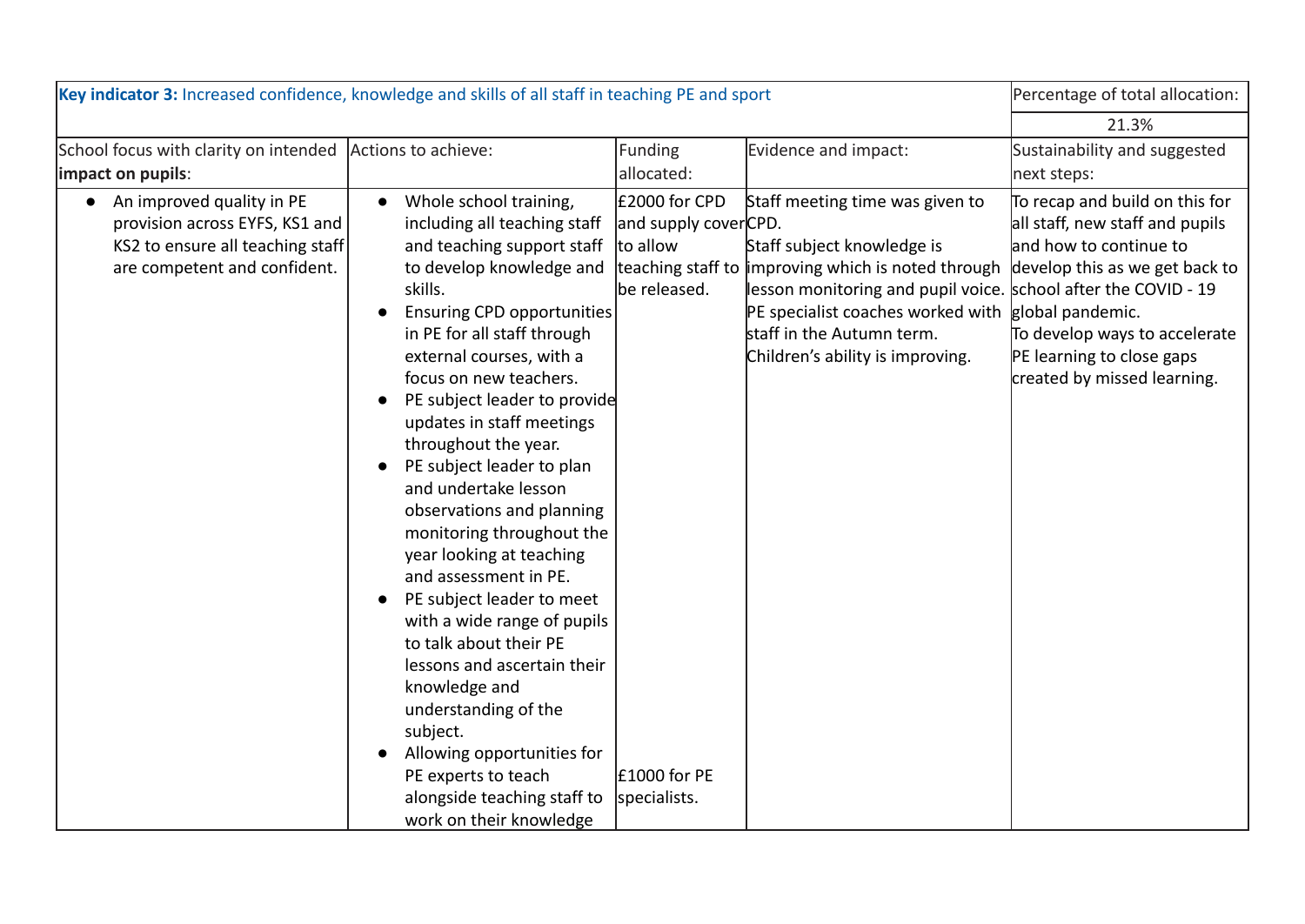|                                                                                                                                            | and skill base.                                                                                                                                                                                                                                                  |                        |                                                                                                                                                                                               |                                                                                                  |
|--------------------------------------------------------------------------------------------------------------------------------------------|------------------------------------------------------------------------------------------------------------------------------------------------------------------------------------------------------------------------------------------------------------------|------------------------|-----------------------------------------------------------------------------------------------------------------------------------------------------------------------------------------------|--------------------------------------------------------------------------------------------------|
|                                                                                                                                            |                                                                                                                                                                                                                                                                  |                        |                                                                                                                                                                                               |                                                                                                  |
| Ensuring up-to-date online<br>resources are available for all                                                                              | <b>Association for PE</b><br>Youth Sport Trust                                                                                                                                                                                                                   | £89<br>£200            | Staff have access to up-to-date<br>resources.                                                                                                                                                 | To continue to offer these<br>resources.                                                         |
| staff.                                                                                                                                     | The PE Hub Planning Tool                                                                                                                                                                                                                                         | £455                   |                                                                                                                                                                                               |                                                                                                  |
| Key indicator 4: Broader experience of a range of sports and activities offered to all pupils                                              |                                                                                                                                                                                                                                                                  |                        |                                                                                                                                                                                               | Percentage of total allocation:                                                                  |
|                                                                                                                                            |                                                                                                                                                                                                                                                                  |                        |                                                                                                                                                                                               | 21.6%                                                                                            |
| School focus with clarity on intended<br>impact on pupils:                                                                                 | Actions to achieve:                                                                                                                                                                                                                                              | Funding<br>allocated:  | Evidence and impact:                                                                                                                                                                          | Sustainability and suggested<br>next steps:                                                      |
| Additional achievements:<br>To offer a wide range of<br>extra-curricular activities for all<br>children.                                   | Discussions with staff to<br>enable a wide range of<br>extra-curricular activities<br>offered across the school.<br>To ensure all children<br>$\bullet$<br>attend a physical<br>extra-curricular club at<br>some point in the year.                              | £3800                  | A greater number of clubs on offer $\overline{p}$ continue to develop this as<br>lthan ever before.<br>A greater number of children are<br>lable to access these clubs.                       | we get back to school after the<br>COVID - 19 global pandemic.                                   |
| Key indicator 5: Increased participation in competitive sport                                                                              |                                                                                                                                                                                                                                                                  |                        |                                                                                                                                                                                               | Percentage of total allocation:                                                                  |
|                                                                                                                                            |                                                                                                                                                                                                                                                                  |                        |                                                                                                                                                                                               | 6.8%                                                                                             |
| School focus with clarity on intended<br>impact on pupils:                                                                                 | Actions to achieve:                                                                                                                                                                                                                                              | Funding<br>allocated:  | Evidence and impact:                                                                                                                                                                          | Sustainability and suggested<br>next steps:                                                      |
| A commitment in joining the<br>$\bullet$<br><b>Cheshire Oaks School Sports</b><br>Partnership to enable children<br>to enter competitions. | Engage all staff in taking<br>children to competitions.<br>Work closely with the<br>$\bullet$<br><b>Cheshire Oaks School</b><br>Sports Partnership to offer<br>opportunities for all<br>children to attend an<br>external sporting<br>competition and funding to | £1200 joining<br>lfee. | A greater number of children are<br>able to access competitions than<br>previous years, in the Autumn<br>lterm.<br>Support offered through the<br>Cheshire Oaks School Sports<br>Partnership. | To continue to develop this as<br>we get back to school after the<br>COVID - 19 global pandemic. |